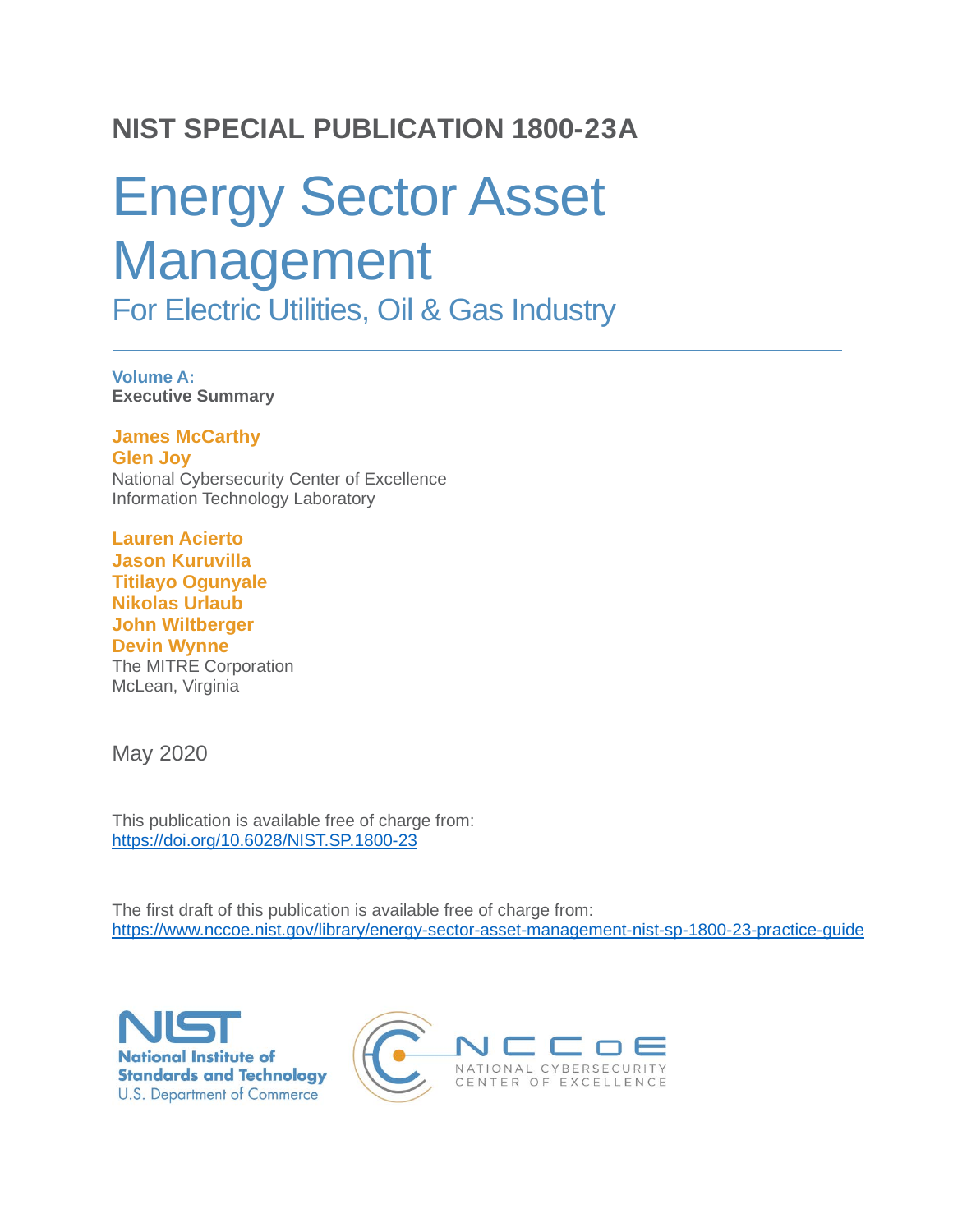## Executive Summary

- The National Cybersecurity Center of Excellence (NCCoE) at the National Institute of Standards and Technology (NIST) built a laboratory environment to demonstrate how energy organizations can strengthen their operational technology (OT) asset management practices by leveraging capabilities that may already exist within their operating environment or by implementing new capabilities.
- As electric utilities and the oil and gas industry are some of the nation's [critical infrastructures,](https://www.dhs.gov/cisa/critical-infrastructure-sectors) the incapacitation or destruction of assets, systems, and networks in the energy sector could have serious negative effects on the economy, public health, and safety.
- As industrial control systems (ICS) in the energy sector become more interconnected, vulnerabilities within OT assets and processes are targets for malicious actors.
- A challenge for energy organizations is maintaining an updated asset inventory. It is difficult to protect what is not seen or is not known. Without an effective asset management solution, organizations that are unaware of assets in their infrastructure may unnecessarily expose themselves to cybersecurity risks.
- This NIST Cybersecurity Practice Guide provides detailed steps on how energy organizations can identify and manage OT assets and detect cybersecurity risks associated with them.

#### **CHALLENGE**

[Energy organizations may](http://doi.org/10.6028/NIST.SP.1800-23) be a prime target of growing and evolving cybersecurity threats, given the criticality of their infrastructure to our nation. A cyber attack that disrupts OT processes or equipment can result in safety issues and the loss of power, as well as in significant productivity costs. Currently, many energy organizations rely on manual processes to manage their OT assets, which makes it challenging to quickly identify and respond to potential threats. Existing asset inventories may be static, one-time, or point-in-time snapshots of auditing activities conducted previously without a way to see the current status of those assets. As OT systems become interconnected and integrated with other information technology (IT) systems, organizations looking to modernize OT processes will have to find automated methods to strengthen their OT asset management capabilities.

#### **SOLUTION**

The NCCoE, in collaboration with experts from the energy sector and technology vendors, developed an asset management example solution that includes managing, monitoring, and baselining OT assets to reduce the risk of cybersecurity incidents. This practice guide outlines practical steps on how organizations can implement new asset management capabilities or leverage existing asset management capabilities, to enhance the security of OT assets.

The NCCoE sought existing technologies that provided the following capabilities:

- OT/ICS asset inventory (including devices using serial connections)
- high-speed communication mechanisms for remote asset management
- **F** reliable/secure/encrypted communications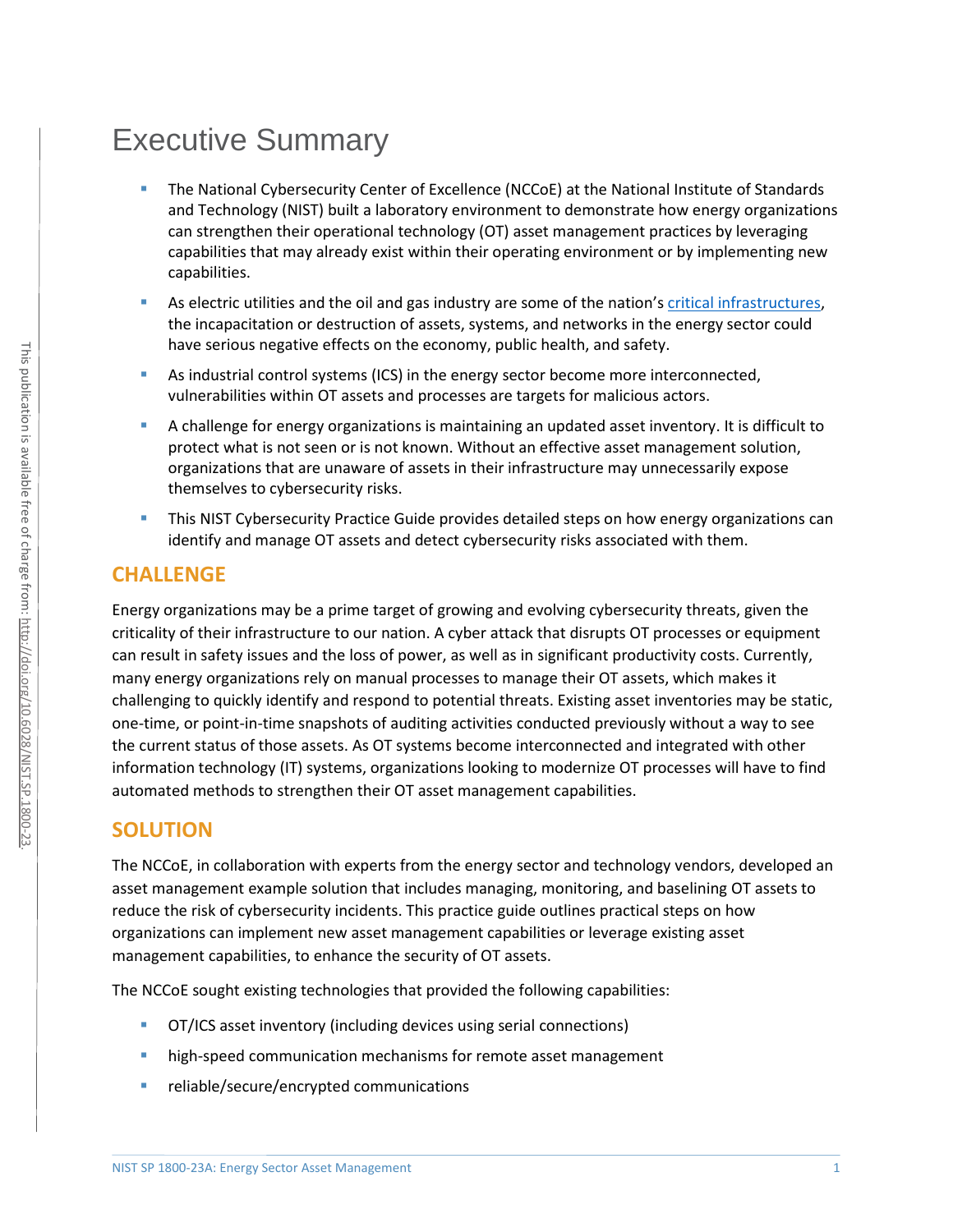- continuous asset monitoring
- log analysis and correlation
- **E** cybersecurity event/attack detection
- patch-level information
- **vulnerability awareness**

While the NCCoE used a suite of commercial products to address this challenge, this guide does not endorse these particular products, nor does it guarantee compliance with any regulatory initiatives. Your organization's information security experts should identify the products that will best integrate with your existing tools and IT/OT infrastructure. Your organization can adopt this solution or one that adheres to these guidelines in whole, or you can use this guide as a starting point for tailoring and implementing parts of a solution.

#### **BENEFITS**

The NCCoE's practice guide on Energy Sector Asset Management can help your energy organization:

- reduce cybersecurity risk and potentially reduce the impact of safety and operational risks such as power disruption
- develop and execute a strategy that provides continuous OT asset management and monitoring
- **•** respond faster to security alerts through automated cybersecurity-event capabilities
- **Indement current cybersecurity standards and best practices, while maintaining the** performance of energy infrastructures

#### **SHARE YOUR FEEDBACK**

You can view or download the guide at [https://www.nccoe.nist.gov/projects/use-cases/energy-](https://www.nccoe.nist.gov/projects/use-cases/energy-sector/asset-management)

[sector/asset-management.](https://www.nccoe.nist.gov/projects/use-cases/energy-sector/asset-management) Help the NCCoE make this guide better by sharing your thoughts with us as you read the guide. If you adopt this solution for your own organization, please share your experience and advice with us. We recognize that technical solutions alone will not fully enable the benefits of our solution, so we encourage organizations to share lessons learned and best practices for transforming the processes associated with implementing this guide.

To provide comments or to learn more by arranging a demonstration of this example implementation, contact the NCCoE at [energy\\_nccoe@nist.gov.](mailto:energy_nccoe@nist.gov)

#### **TECHNOLOGY PARTNERS/COLLABORATORS**

Organizations participating in this project submitted their capabilities in response to an open call in the Federal Register for all sources of relevant security capabilities from academia and industry (vendors and integrators). The following respondents with relevant capabilities or product components (identified as "Technology Partners/Collaborators" herein) signed a Cooperative Research and Development Agreement (CRADA) to collaborate with NIST in a consortium to build this example solution.

DRAGOS <>
FORESCOUT SOLUTIONS, KORE splunk> tripwire